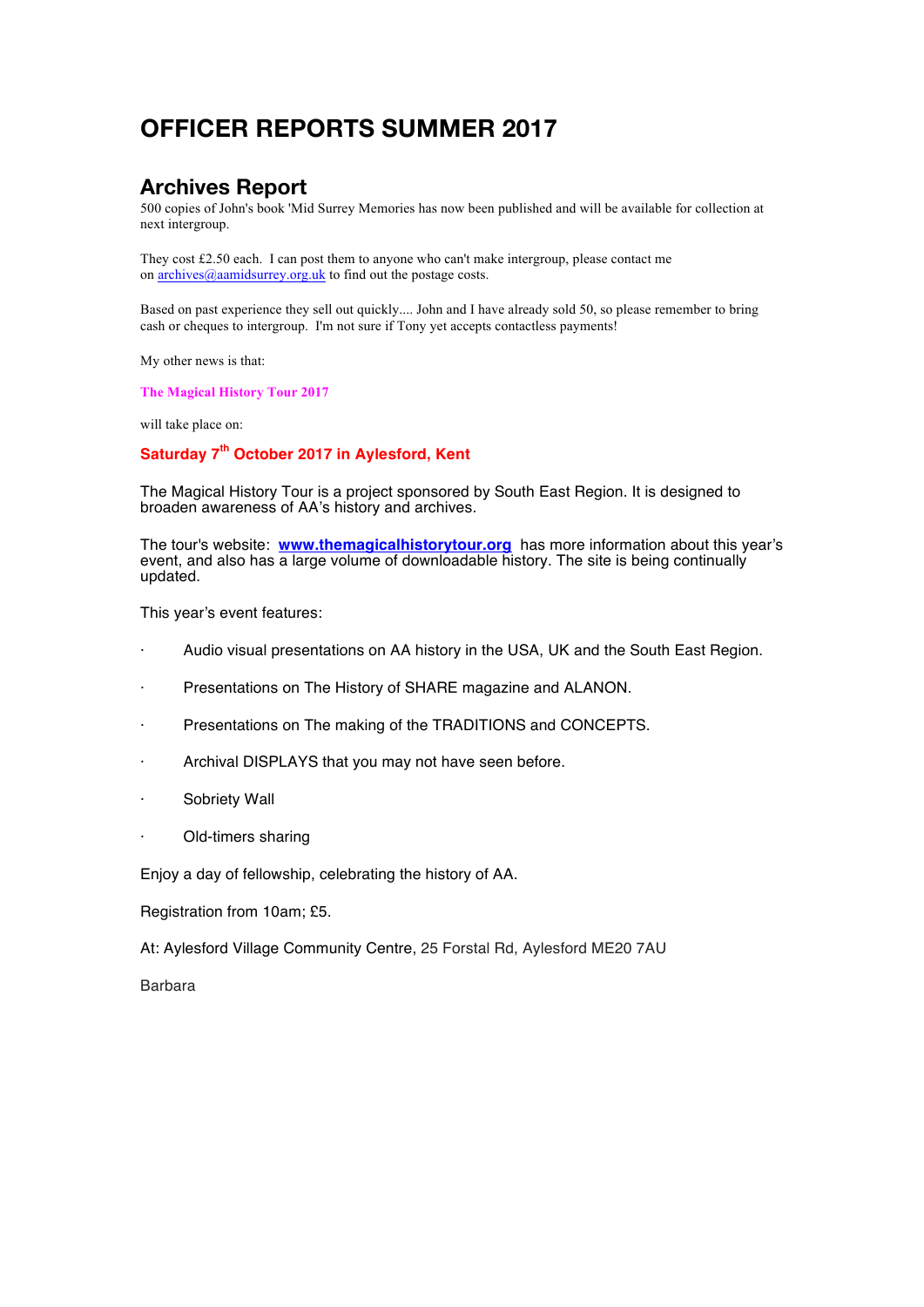#### **Share Report Share is coming to visit...again!**

It's been a year since I first took on the post of Share Liaison Officer – and what a year it has been. In total, I visited 47 different groups within Mid-Surrey to talk about ways of supporting Share  $-10$  more groups took out subscriptions and, for the first time in a long time, we are starting to see articles and pictures appearing in the magazine, courtesy of Mid-Surrey meetings. So thank you to all of you who made me feel so welcome at your meetings and for supporting this vital publication.

Now, brace yourself. It's time for me to hit the road again. I've already visited seven meetings in the last couple of weeks and hope to get round to you all in the next few months – so don't be surprised when I pop up again. I'm easy to recognise – I am the one with a bundle of Shares under each arm!

Remember, Share is always on the lookout for articles or photographs for the magazine. They should be send to AAShare@gsogb.org.uk

### **Electronic Liaison Officer Report**

I have had a lot of positive comments about the new MSIG website, I am very happy that people are starting to use it more and more and also telling other people to refer to it for information. The meeting finder has been especially popular, please keep me updated to any meeting changes so I can keep it up to date.

We have added a couple of new stories this quarter one to the newcomers page <http://aamidsurrey.org.uk/young-people-in-aa/>

And the other to the members stories page, this one is particularly moving as it was the Eulogy for Brian written by a fellow AA member. Please do go and read it especially if you knew Brian, and thank you to Brian's family for letting us share it. <http://aamidsurrey.org.uk/members-stories/>

If you or someone in your group would like to share their story please email me or use the 'Submit a story' form at the bottom of the page.

The Website continues to perform well and I am seeing a steady growth each month which is encouraging. In July we got 2685 visitors and June was 2059 visitors.

I have also been trying my best to keep the GSR's updated with MSIG news via email. Please do pass this information to your groups or just point them in the direction of the news section of the website which is kept up to date with the latest news for our region.

In other news, I have been working with PI to design and print a new pop up banner display for their events so this will be available soon. I also took the opportunity at the convention to photograph some archives, I'm still trying to figure out how best to display this information on the website.

Please email me if you have any comments or sugestions [eclo@aamidsurrey.org.uk](mailto:eclo@aamidsurrey.org.uk)

Yours in fellowship – Ellie